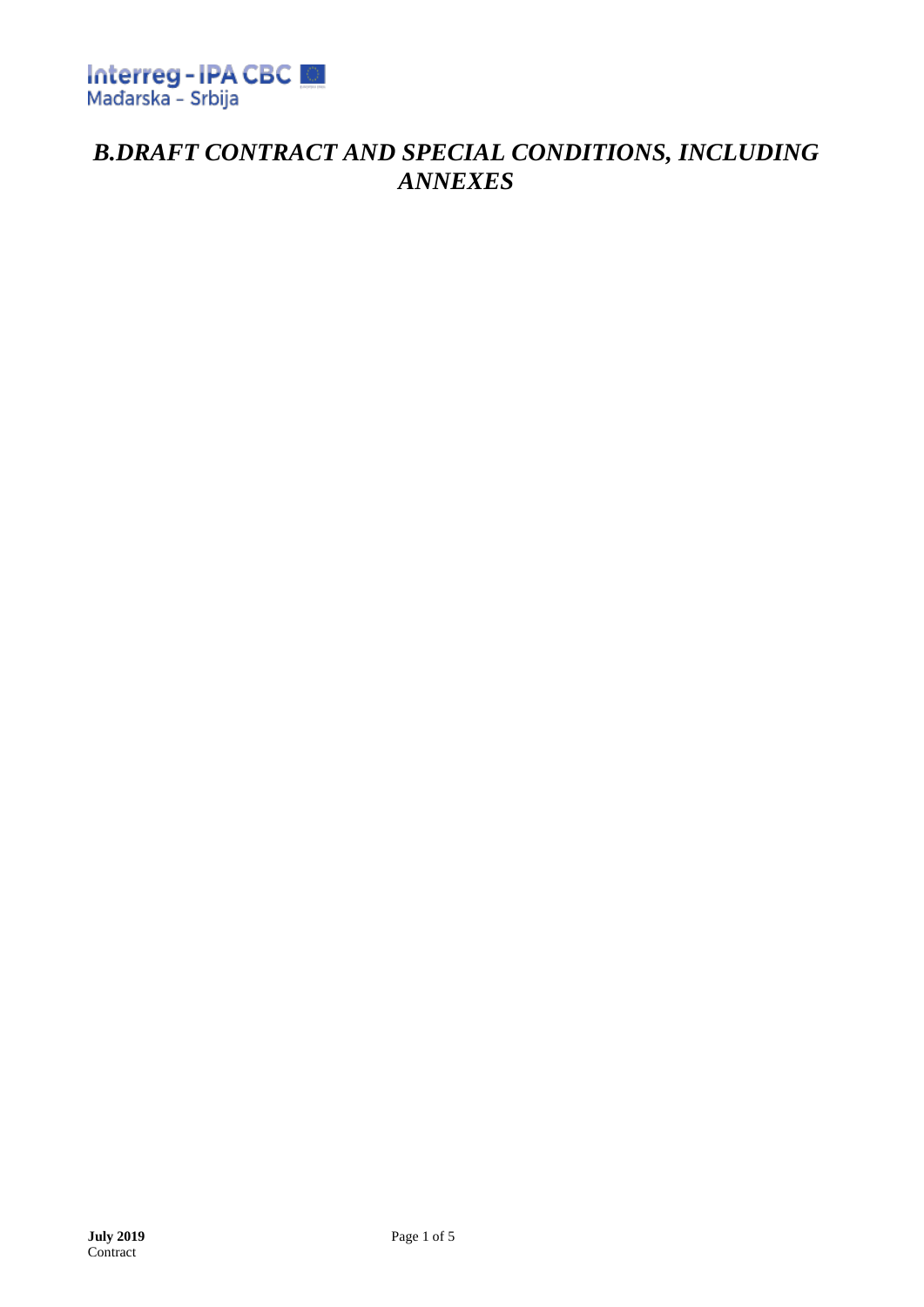

# **DRAFT CONTRACT**

## **SUPPLY CONTRACT FOR EUROPEAN**

### **UNION EXTERNAL ACTIONS**

#### N**O HUSRB/1602/31/0075-4/IT equipment 6.1.1**

**FINANCED FROM THE GENERAL BUDGET OF THE UNION**

**University of Novi Sad Institute of Lowland Forestry and Environment Antona Čehova no. 13D, 21000 Novi Sad Official registration number: 08865248 VAT number: 104706702** ("The Contracting Authority"),

of the one part,

and <Full official name and address of the Contractor> <Official registration number> <VAT number> ("the Contractor")

of the other part,

have agreed as follows:

#### **PROJECT A New Approach in Rural Ethno- and Ecotourism: Capacity and Competence Development, Ref. no. HUSRB/1602/31/0075 CONTRACT TITLE Supply of IT equipment for the project AREeCcDev**

#### **Identification number HUSRB/1602/31/0075-4/IT equipment 6.1.1**

#### **Article 1 Subject**

1.1 The subject of the contract shall be the **supply**, **delivery** and **installation**, of the following supplies:

| Item no.       | Product description incl. brand     | Quantity  |
|----------------|-------------------------------------|-----------|
| 1              | 4U Chasis                           | 1 piece   |
| 2              | Internal Mini-SAS HD to Mini-SAS HD | 4 pieces  |
| 3              | RAM memory 64 GB ECC                | 4 pieces  |
| $\overline{4}$ | 4U Active CPU heatsink              | 1 piece   |
| 5              | 2U Passive CPU Heat Sink            | 1 piece   |
| 6              | RAID controller                     | 1 piece   |
| 7              | <b>SAS HDD</b>                      | 14 pieces |
| 8              | PCIe Add-On Card                    | 2 pieces  |
| 9              | Wirelees ruter                      | 1 piece   |
| 10             | 10 G PCIe card                      | 1 piece   |
| 11             | Pre-voltage protection              | 6 pieces  |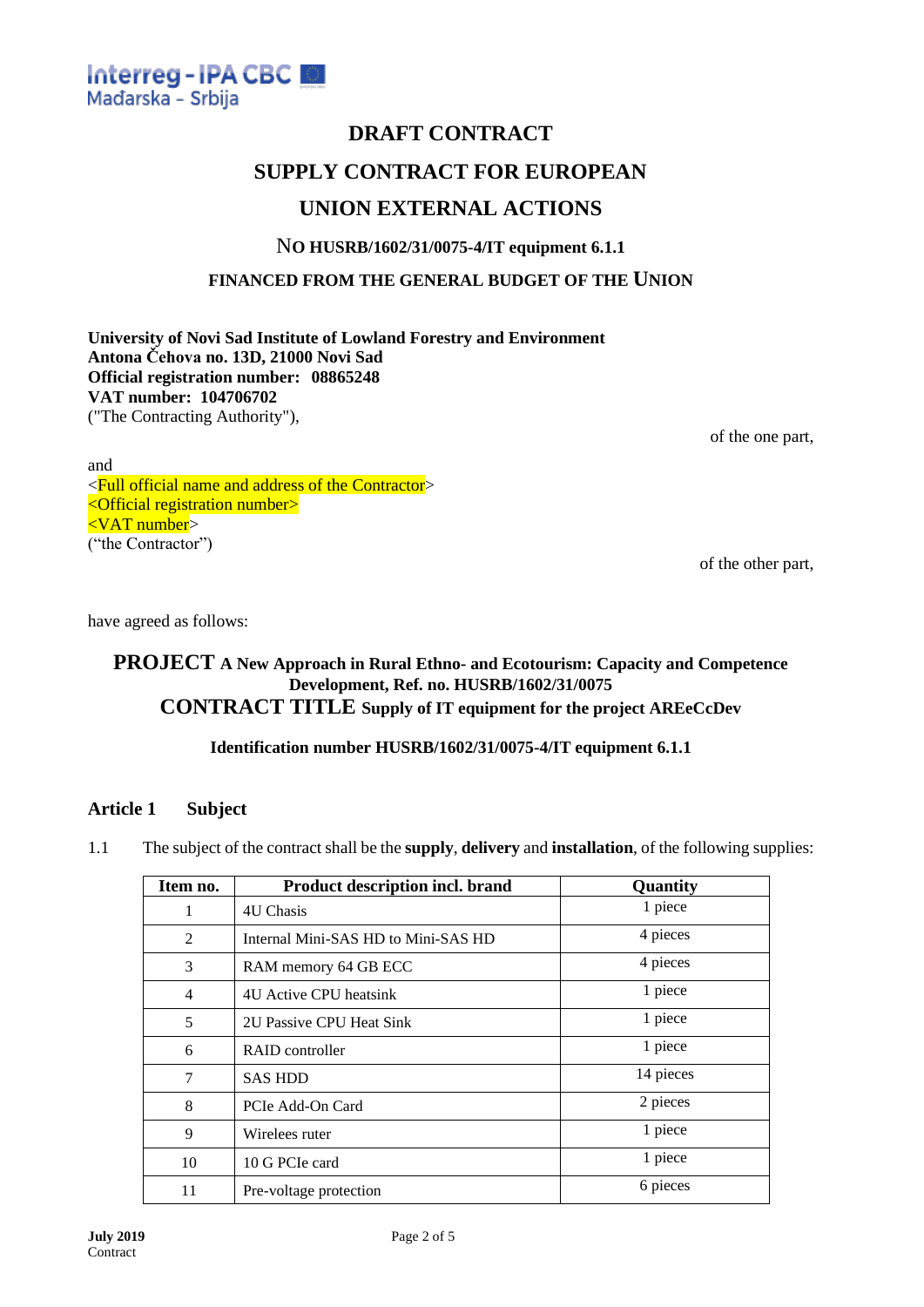# **Interreg - IPA CBC EL**<br>Mađarska - Srbija

| 1 piece<br>13<br>USB camera<br>1 pieces<br>14<br>Headphones<br>6 sets<br>15<br>Combo set<br>4 pieces<br>16<br><b>USB Flash</b><br>1 <sub>set</sub><br>17<br>Keyboard and mouse set<br>5 pieces<br>18<br>MicroSDXC<br>8 pieces<br>19<br>USB 3.0 HUB<br>8 pieces<br>20<br>DDR memory<br>1 piece<br>21<br>DDR memory<br>4 pieces<br>22<br>Processor<br>4 pieces<br>23<br>Motherboard<br>4 pieces<br>24<br>Computer case<br>1 piece<br>25<br>Computer case<br>8 pieces<br>26<br>DDR memory<br>4 pieces<br>27<br>Power supply<br>1 piece<br>28<br>Power supply<br>2 pieces<br>29<br>Processor<br>2 pieces<br>30<br>Cooler<br>2 pieces<br>31<br>DDR memory<br>1 piece<br>32<br>Motherboard<br>1 piece<br>33<br>Motherboard<br>1 piece<br>34<br>Switch<br>3 pieces<br>35<br>Switch<br>2 pieces<br>36<br>Hard disk SSD<br>2 pieces<br>Hard disk SATA<br>37<br>6 pieces<br>38<br>Hard disc<br>2 pieces<br>Hard disc<br>39<br>1 pieces<br>Hard disc<br>40<br>4 pieces<br>Network cable 10 m<br>41<br>4 pieces<br>42<br>Network cable 20 m<br>5 pieces<br>43<br>Operation system OS<br>2 pieces<br>Operation system OS<br>44<br>2 pieces<br>45<br>Graphic card<br>12 pieces<br>46<br>DDR4 memory 16 GB | 12 | <b>Monitor IPS LED</b> | 6 pieces |
|---------------------------------------------------------------------------------------------------------------------------------------------------------------------------------------------------------------------------------------------------------------------------------------------------------------------------------------------------------------------------------------------------------------------------------------------------------------------------------------------------------------------------------------------------------------------------------------------------------------------------------------------------------------------------------------------------------------------------------------------------------------------------------------------------------------------------------------------------------------------------------------------------------------------------------------------------------------------------------------------------------------------------------------------------------------------------------------------------------------------------------------------------------------------------------------------|----|------------------------|----------|
|                                                                                                                                                                                                                                                                                                                                                                                                                                                                                                                                                                                                                                                                                                                                                                                                                                                                                                                                                                                                                                                                                                                                                                                             |    |                        |          |
|                                                                                                                                                                                                                                                                                                                                                                                                                                                                                                                                                                                                                                                                                                                                                                                                                                                                                                                                                                                                                                                                                                                                                                                             |    |                        |          |
|                                                                                                                                                                                                                                                                                                                                                                                                                                                                                                                                                                                                                                                                                                                                                                                                                                                                                                                                                                                                                                                                                                                                                                                             |    |                        |          |
|                                                                                                                                                                                                                                                                                                                                                                                                                                                                                                                                                                                                                                                                                                                                                                                                                                                                                                                                                                                                                                                                                                                                                                                             |    |                        |          |
|                                                                                                                                                                                                                                                                                                                                                                                                                                                                                                                                                                                                                                                                                                                                                                                                                                                                                                                                                                                                                                                                                                                                                                                             |    |                        |          |
|                                                                                                                                                                                                                                                                                                                                                                                                                                                                                                                                                                                                                                                                                                                                                                                                                                                                                                                                                                                                                                                                                                                                                                                             |    |                        |          |
|                                                                                                                                                                                                                                                                                                                                                                                                                                                                                                                                                                                                                                                                                                                                                                                                                                                                                                                                                                                                                                                                                                                                                                                             |    |                        |          |
|                                                                                                                                                                                                                                                                                                                                                                                                                                                                                                                                                                                                                                                                                                                                                                                                                                                                                                                                                                                                                                                                                                                                                                                             |    |                        |          |
|                                                                                                                                                                                                                                                                                                                                                                                                                                                                                                                                                                                                                                                                                                                                                                                                                                                                                                                                                                                                                                                                                                                                                                                             |    |                        |          |
|                                                                                                                                                                                                                                                                                                                                                                                                                                                                                                                                                                                                                                                                                                                                                                                                                                                                                                                                                                                                                                                                                                                                                                                             |    |                        |          |
|                                                                                                                                                                                                                                                                                                                                                                                                                                                                                                                                                                                                                                                                                                                                                                                                                                                                                                                                                                                                                                                                                                                                                                                             |    |                        |          |
|                                                                                                                                                                                                                                                                                                                                                                                                                                                                                                                                                                                                                                                                                                                                                                                                                                                                                                                                                                                                                                                                                                                                                                                             |    |                        |          |
|                                                                                                                                                                                                                                                                                                                                                                                                                                                                                                                                                                                                                                                                                                                                                                                                                                                                                                                                                                                                                                                                                                                                                                                             |    |                        |          |
|                                                                                                                                                                                                                                                                                                                                                                                                                                                                                                                                                                                                                                                                                                                                                                                                                                                                                                                                                                                                                                                                                                                                                                                             |    |                        |          |
|                                                                                                                                                                                                                                                                                                                                                                                                                                                                                                                                                                                                                                                                                                                                                                                                                                                                                                                                                                                                                                                                                                                                                                                             |    |                        |          |
|                                                                                                                                                                                                                                                                                                                                                                                                                                                                                                                                                                                                                                                                                                                                                                                                                                                                                                                                                                                                                                                                                                                                                                                             |    |                        |          |
|                                                                                                                                                                                                                                                                                                                                                                                                                                                                                                                                                                                                                                                                                                                                                                                                                                                                                                                                                                                                                                                                                                                                                                                             |    |                        |          |
|                                                                                                                                                                                                                                                                                                                                                                                                                                                                                                                                                                                                                                                                                                                                                                                                                                                                                                                                                                                                                                                                                                                                                                                             |    |                        |          |
|                                                                                                                                                                                                                                                                                                                                                                                                                                                                                                                                                                                                                                                                                                                                                                                                                                                                                                                                                                                                                                                                                                                                                                                             |    |                        |          |
|                                                                                                                                                                                                                                                                                                                                                                                                                                                                                                                                                                                                                                                                                                                                                                                                                                                                                                                                                                                                                                                                                                                                                                                             |    |                        |          |
|                                                                                                                                                                                                                                                                                                                                                                                                                                                                                                                                                                                                                                                                                                                                                                                                                                                                                                                                                                                                                                                                                                                                                                                             |    |                        |          |
|                                                                                                                                                                                                                                                                                                                                                                                                                                                                                                                                                                                                                                                                                                                                                                                                                                                                                                                                                                                                                                                                                                                                                                                             |    |                        |          |
|                                                                                                                                                                                                                                                                                                                                                                                                                                                                                                                                                                                                                                                                                                                                                                                                                                                                                                                                                                                                                                                                                                                                                                                             |    |                        |          |
|                                                                                                                                                                                                                                                                                                                                                                                                                                                                                                                                                                                                                                                                                                                                                                                                                                                                                                                                                                                                                                                                                                                                                                                             |    |                        |          |
|                                                                                                                                                                                                                                                                                                                                                                                                                                                                                                                                                                                                                                                                                                                                                                                                                                                                                                                                                                                                                                                                                                                                                                                             |    |                        |          |
|                                                                                                                                                                                                                                                                                                                                                                                                                                                                                                                                                                                                                                                                                                                                                                                                                                                                                                                                                                                                                                                                                                                                                                                             |    |                        |          |
|                                                                                                                                                                                                                                                                                                                                                                                                                                                                                                                                                                                                                                                                                                                                                                                                                                                                                                                                                                                                                                                                                                                                                                                             |    |                        |          |
|                                                                                                                                                                                                                                                                                                                                                                                                                                                                                                                                                                                                                                                                                                                                                                                                                                                                                                                                                                                                                                                                                                                                                                                             |    |                        |          |
|                                                                                                                                                                                                                                                                                                                                                                                                                                                                                                                                                                                                                                                                                                                                                                                                                                                                                                                                                                                                                                                                                                                                                                                             |    |                        |          |
|                                                                                                                                                                                                                                                                                                                                                                                                                                                                                                                                                                                                                                                                                                                                                                                                                                                                                                                                                                                                                                                                                                                                                                                             |    |                        |          |
|                                                                                                                                                                                                                                                                                                                                                                                                                                                                                                                                                                                                                                                                                                                                                                                                                                                                                                                                                                                                                                                                                                                                                                                             |    |                        |          |
|                                                                                                                                                                                                                                                                                                                                                                                                                                                                                                                                                                                                                                                                                                                                                                                                                                                                                                                                                                                                                                                                                                                                                                                             |    |                        |          |
|                                                                                                                                                                                                                                                                                                                                                                                                                                                                                                                                                                                                                                                                                                                                                                                                                                                                                                                                                                                                                                                                                                                                                                                             |    |                        |          |
|                                                                                                                                                                                                                                                                                                                                                                                                                                                                                                                                                                                                                                                                                                                                                                                                                                                                                                                                                                                                                                                                                                                                                                                             |    |                        |          |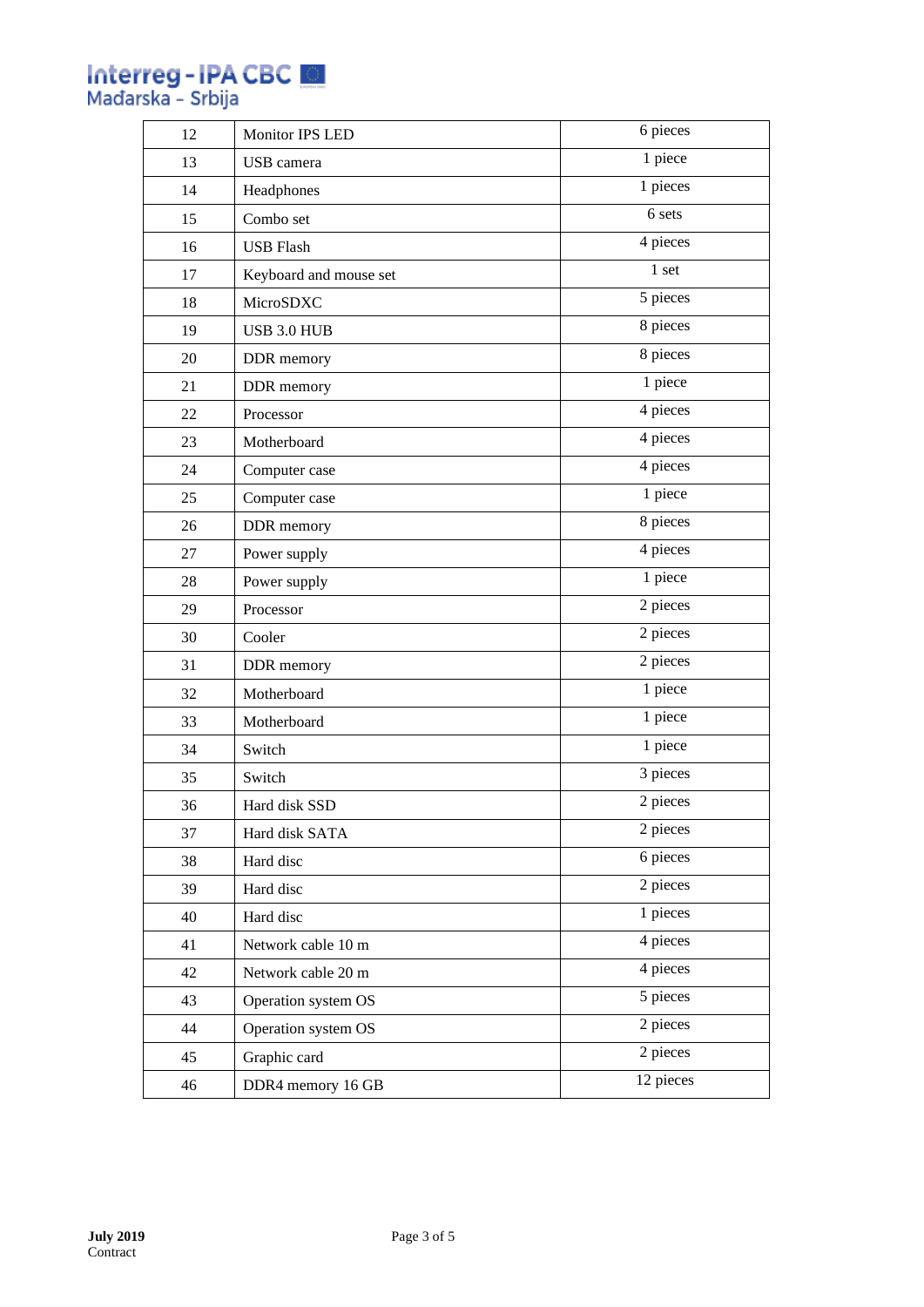The place of acceptance of the supplies shall be **Novi Sad, Antona Čehova no. 13D** the time limits for delivery shall be **30 calendar days** and the Incoterm applicable shall be **DDP**<sup>1</sup> **excluding VAT**. The implementation period of tasks shall run from **March 30th 2020** to **April 29th 2020**.

- 1.2 The Contractor shall comply strictly with the terms of the Special Conditions and the technical annex.
- 1.3 N/A.

#### **Article 2 Origin**

The rules of origin of the goods are defined in Article 10 of the Special Conditions.

#### **Article 3 Price**

- 3.1 The price of the supplies shall be that shown on the financial offer (specimen in Annex IV). The total maximum contract price shall be  $\langle$ **national currency** $>$ **RSD**
- 3.2 Payments shall be made in accordance with the General and Special Conditions (Articles 26 to 28).

#### **Article 4 Order of precedence of contract documents**

The contract is made up of the following documents, in order of precedence:

- -the contract agreement;
- -the Special Conditions
- -the General Conditions (Annex I);
- -the Technical Specifications (Annex II [including clarifications before the deadline for submission of tenders and minutes from the information meeting/site visit];
- -the Technical Offer (Annex III [including clarifications from the tenderer provided during tender evaluation]);
- -the budget breakdown (Annex IV);
- -Financial identification Form (Annex V)
- -Legal entity Form (Annex V)

The various documents making up the contract shall be deemed to be mutually explanatory; in cases of ambiguity or divergence, they shall prevail in the order in which they appear above.

Done in English in three originals, two originals being for the Contracting Authority, and one original being for the Contractor.

<sup>1</sup> DDP (Delivered Duty Paid) - Incoterms 2010 International Chamber of Commerce <http://www.iccwbo.org/incoterms/>